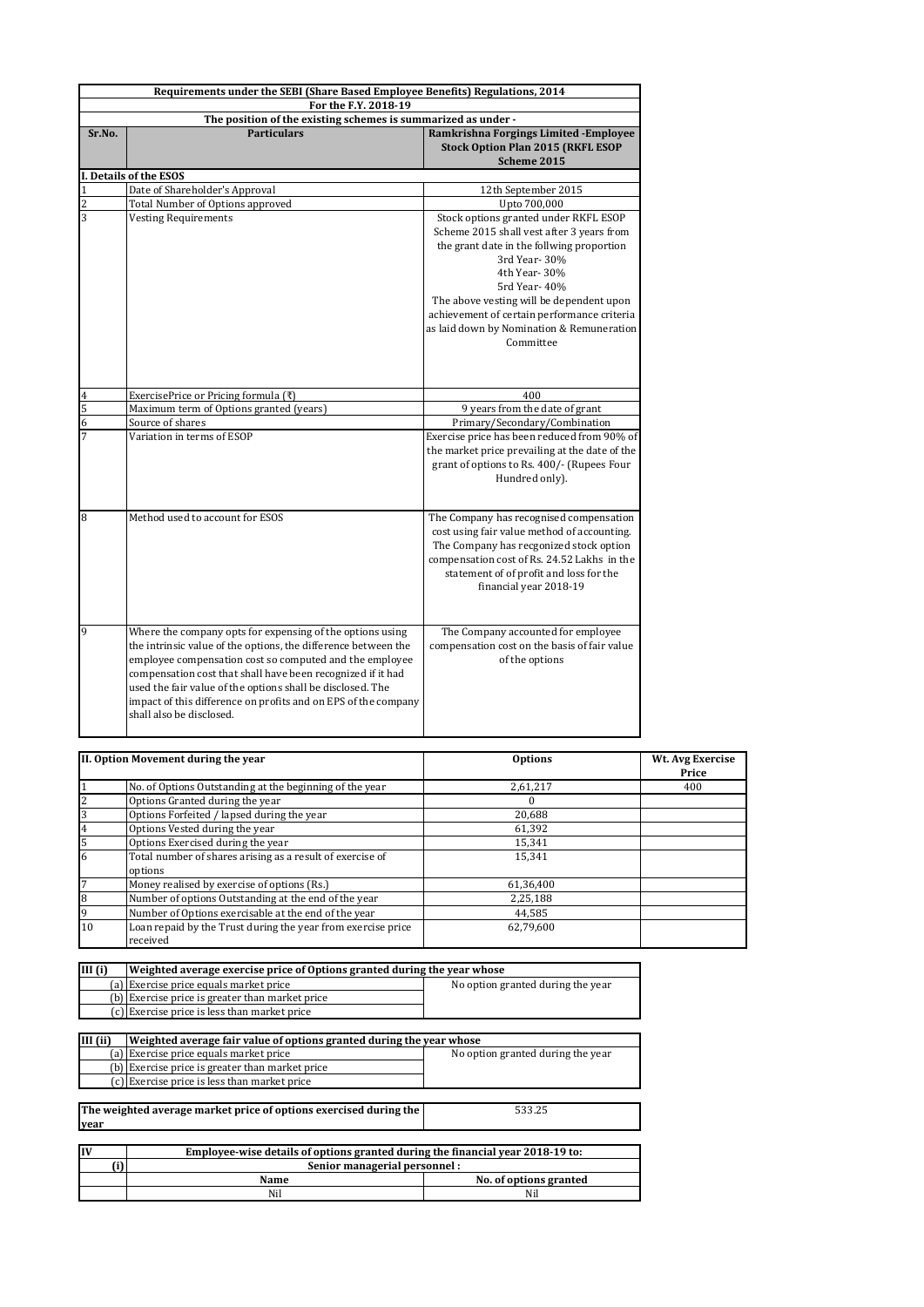| (iii)        | Employees who were granted, during the year, options amounting to 5% or more of the options<br>granted during the year                                                                                                                                                            |                                                                                                                                                                                                                                                                                                                                                                                                                               |  |
|--------------|-----------------------------------------------------------------------------------------------------------------------------------------------------------------------------------------------------------------------------------------------------------------------------------|-------------------------------------------------------------------------------------------------------------------------------------------------------------------------------------------------------------------------------------------------------------------------------------------------------------------------------------------------------------------------------------------------------------------------------|--|
|              | Name                                                                                                                                                                                                                                                                              | No. of options granted                                                                                                                                                                                                                                                                                                                                                                                                        |  |
|              | Nil                                                                                                                                                                                                                                                                               | Nil                                                                                                                                                                                                                                                                                                                                                                                                                           |  |
|              |                                                                                                                                                                                                                                                                                   |                                                                                                                                                                                                                                                                                                                                                                                                                               |  |
| (iii)        | Identified employees who were granted option, during the year equal to or exceeding 1% of the<br>issued capital (excluding outstanding warrants and conversions) of the company at the time of<br>grant.                                                                          |                                                                                                                                                                                                                                                                                                                                                                                                                               |  |
|              | Name                                                                                                                                                                                                                                                                              | No. of options granted                                                                                                                                                                                                                                                                                                                                                                                                        |  |
|              | Nil                                                                                                                                                                                                                                                                               | Nil                                                                                                                                                                                                                                                                                                                                                                                                                           |  |
|              |                                                                                                                                                                                                                                                                                   |                                                                                                                                                                                                                                                                                                                                                                                                                               |  |
| V            | Method and Assumptions used to estimate the fair value of options granted during the year:                                                                                                                                                                                        |                                                                                                                                                                                                                                                                                                                                                                                                                               |  |
|              | No Options were granted during the year                                                                                                                                                                                                                                           |                                                                                                                                                                                                                                                                                                                                                                                                                               |  |
|              | Date of grant                                                                                                                                                                                                                                                                     | <b>Particulars</b>                                                                                                                                                                                                                                                                                                                                                                                                            |  |
|              | 1. Risk Free Interest Rate (%)                                                                                                                                                                                                                                                    | 7.65%                                                                                                                                                                                                                                                                                                                                                                                                                         |  |
|              | 2. Expected Life                                                                                                                                                                                                                                                                  | 6.11                                                                                                                                                                                                                                                                                                                                                                                                                          |  |
|              | 3. Expected Volatility (%)                                                                                                                                                                                                                                                        | 53.97%                                                                                                                                                                                                                                                                                                                                                                                                                        |  |
|              | 4. Dividend Yield (%)                                                                                                                                                                                                                                                             | 0.36%                                                                                                                                                                                                                                                                                                                                                                                                                         |  |
|              | 5. Price of the underlying share in market at the time of the                                                                                                                                                                                                                     | N.A                                                                                                                                                                                                                                                                                                                                                                                                                           |  |
|              | option grant (Rs.)                                                                                                                                                                                                                                                                |                                                                                                                                                                                                                                                                                                                                                                                                                               |  |
|              | Method used and assumptions made to incorporate effects of                                                                                                                                                                                                                        | As per the Scheme early exercise of Options                                                                                                                                                                                                                                                                                                                                                                                   |  |
|              | expected early exercise                                                                                                                                                                                                                                                           | are not allowed.                                                                                                                                                                                                                                                                                                                                                                                                              |  |
|              | how expected volatility was determined, including an<br>explanation of the extent to which expected volatility was<br>based on historical volatility;                                                                                                                             | The measure of volatility used in the Black-<br>Scholes option-pricing model is the<br>annualized standard deviation of the<br>continuously compounded rates of return on<br>the stock over a period of time.<br>The period to be considered for volatility has<br>to be adequate to represent a consistent<br>trend in the price movements. it is also<br>important that movements due to abnormal<br>events get evened out. |  |
|              | whether and how any other features of the option grant were<br>incorporated into the measurement of fair value, such as a<br>market condition.                                                                                                                                    | Black Scholes Model considered                                                                                                                                                                                                                                                                                                                                                                                                |  |
| VI           |                                                                                                                                                                                                                                                                                   |                                                                                                                                                                                                                                                                                                                                                                                                                               |  |
|              | Disclosure in respect of grants made in three years prior to<br>IPO unde each ESOS until all Options granted in three years<br>prior to the IPO have been exercised or lapsed, disclusures of<br>the information specified above in respect of such Options<br>shall also be made | N A                                                                                                                                                                                                                                                                                                                                                                                                                           |  |
|              |                                                                                                                                                                                                                                                                                   |                                                                                                                                                                                                                                                                                                                                                                                                                               |  |
| VII          | Diluted Earnings Per Share pursuant to issue of shares on<br>exercise of options calculated in accordance with Accounting<br>Standard (AS) 20                                                                                                                                     | 36.51                                                                                                                                                                                                                                                                                                                                                                                                                         |  |
|              |                                                                                                                                                                                                                                                                                   |                                                                                                                                                                                                                                                                                                                                                                                                                               |  |
| VIII (I)     | <b>Trust Details</b>                                                                                                                                                                                                                                                              |                                                                                                                                                                                                                                                                                                                                                                                                                               |  |
| $\mathbf{1}$ | Name of Trust                                                                                                                                                                                                                                                                     | Ramkrishna Forgings Limited Employee<br><b>Welfare Trust</b>                                                                                                                                                                                                                                                                                                                                                                  |  |
| 2            | Details of Trustee (s)                                                                                                                                                                                                                                                            | 1. Mr. Milesh Gandhi                                                                                                                                                                                                                                                                                                                                                                                                          |  |
|              |                                                                                                                                                                                                                                                                                   | 2. Ms. Ramya Hariharan                                                                                                                                                                                                                                                                                                                                                                                                        |  |
|              |                                                                                                                                                                                                                                                                                   | 3. Mr. Dilip Patodia                                                                                                                                                                                                                                                                                                                                                                                                          |  |
| 3            | Amount of Loan disbursed by Company/any Company in the                                                                                                                                                                                                                            | 24700000                                                                                                                                                                                                                                                                                                                                                                                                                      |  |
|              | group, during the year                                                                                                                                                                                                                                                            |                                                                                                                                                                                                                                                                                                                                                                                                                               |  |
| 4            | Amount of loan outstanding (repayable to company/any<br>company in the group) as at the end of the year                                                                                                                                                                           | 18420400                                                                                                                                                                                                                                                                                                                                                                                                                      |  |
| 5            | Amount of outstanding loan, if taken from any other source<br>for which Company/any company in the group has rovided<br>any security or guarantee                                                                                                                                 | Nil                                                                                                                                                                                                                                                                                                                                                                                                                           |  |
| 6            | Any other contribution made to the Trust duirng the year                                                                                                                                                                                                                          | Initial Corpus - Rs. 1000                                                                                                                                                                                                                                                                                                                                                                                                     |  |